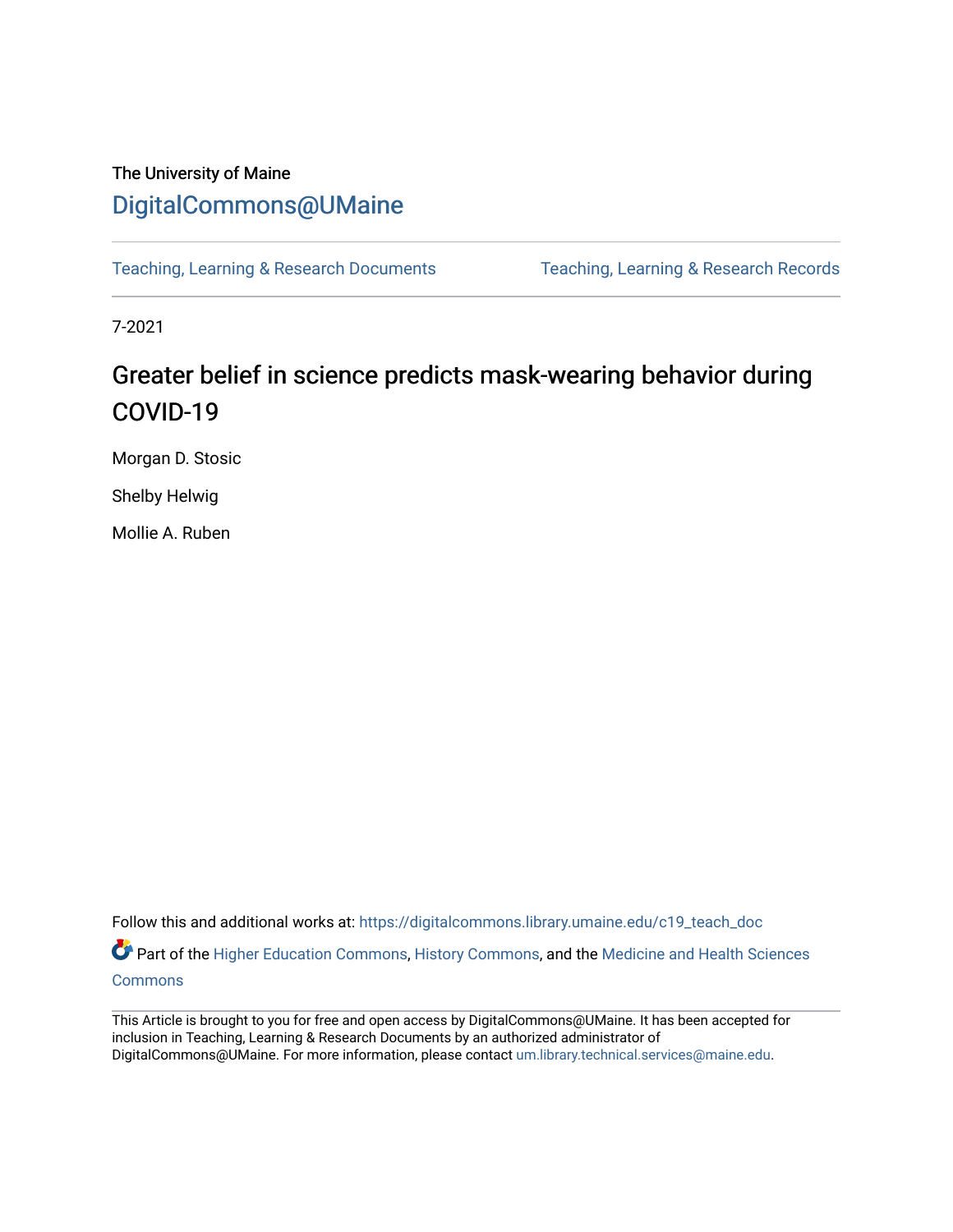

Contents lists available at [ScienceDirect](www.sciencedirect.com/science/journal/01918869)

Personality and Individual Differences

journal homepage: [www.elsevier.com/locate/paid](https://www.elsevier.com/locate/paid)



### Greater belief in science predicts mask-wearing behavior during COVID-19



Morgan D. Stosic <sup>a, \*</sup>, Shelby Helwig <sup>a</sup>, Mollie A. Ruben <sup>a, b</sup>

<sup>a</sup> *Department of Psychology, University of Maine, Orono, ME, USA* 

<sup>b</sup> *Center for Healthcare Organization and Implementation Research, VA Boston Healthcare System, Boston, MA, USA* 

#### ARTICLE INFO

*Keywords:*  Preventive behavior Face masks COVID-19 Belief in science

#### ABSTRACT

We investigated whether and how individual's belief in science directly impacts reported face mask wearing behavior in the United States and the mediating role of belief in mask effectiveness in preventing transmission of COVID-19 in this relationship. Mechanical Turk participants  $(N = 1050)$  completed measures on reported face mask wearing behavior, general beliefs in science, belief in face mask effectiveness in reducing transmission of COVID-19, and sociodemographic information. We found evidence that greater belief in science predicted greater belief in the effectiveness of face masks reducing the transmission of COVID-19, which in turn predicted more reported face mask wearing behavior in public, controlling for sociodemographic factors. We urge researchers to engage in more open science practices and science education to increase the public's belief in science and the effectiveness of masks in reducing the transmission of COVID-19 in order to increase the frequency of face mask wearing in public.

#### **1. Introduction**

To wear or not to wear face masks? This decision has quickly become one of the most contentious issues in the United States in response to the coronavirus (COVID-19) pandemic. Scientists and public health experts have established that masks are effective in limiting the spread of COVID-19 [\(Chughtai et al., 2020;](#page-3-0) Lyu & [Wehby, 2020\)](#page-3-0), and several state governments have enacted mandates requiring individuals to wear masks in public [\(Markowitz, 2021](#page-3-0)). Still, the physical discomfort, inconvenience, and potential of masks to negatively impact face-to-face interactions have deterred countless US residents from wearing them in public. For people to engage in a preventive behavior like mask wearing despite the potential adverse experience of it, we propose that (1) people must trust and believe in science broadly; which would lead them to (2) more readily acquire knowledge about the importance of changing their behavior and risks if they do not; which would ultimately, (3) lead them to partake in more preventive behaviors.

The Belief in Science Scale (BISS; [Farias et al., 2013](#page-3-0)) assesses individual differences in the belief in the value of science as an institution and science as a source of superior knowledge. Using beliefs in human causes of climate change as a proxy for general belief in science (BIS), researchers recently found that individuals who are more likely to endorse that humans impact climate change were more likely to follow COVID-19 lockdown policies and to physically distance in public

([Brzezinski et al., 2020](#page-3-0)). In this way, BIS appears to be an important individual difference that predicts preventive behavior engagement during COVID-19; however, research has not yet applied the validated BISS to face mask wearing behavior. Therefore, we aimed to examine whether BIS directly impacts reported mask wearing behavior and if belief in mask effectiveness in preventing transmission of COVID-19 is one process through which BIS impacts mask wearing behavior.

**H1**. We predicted that greater BIS would predict greater reported face mask wearing behavior during COVID-19.

**H2**. We predicted that greater BIS would predict greater belief in mask effectiveness in preventing the transmission of COVID-19.

**H3**. We also predicted that the relationship between BIS and mask wearing behavior would be mediated by belief in mask effectiveness in reducing the transmission of COVID-19.

#### **2. Method**

#### *2.1. Participants*

Data were collected from 1629 participants through Amazon's Mechanical Turk (MTurk) on June 3rd, 2020 through June 11th, 2020. MTurk workers who reside in the United States with a HIT Approval

\* Corresponding author at: Doctoral Student in Psychology, University of Maine, 301 Little Hall, Orono, ME 04469, USA. *E-mail address:* [morgan.stosic@maine.edu](mailto:morgan.stosic@maine.edu) (M.D. Stosic).

<https://doi.org/10.1016/j.paid.2021.110769>

Available online 12 February 2021 0191-8869/© 2021 Elsevier Ltd. All rights reserved. Received 30 October 2020; Received in revised form 29 January 2021; Accepted 8 February 2021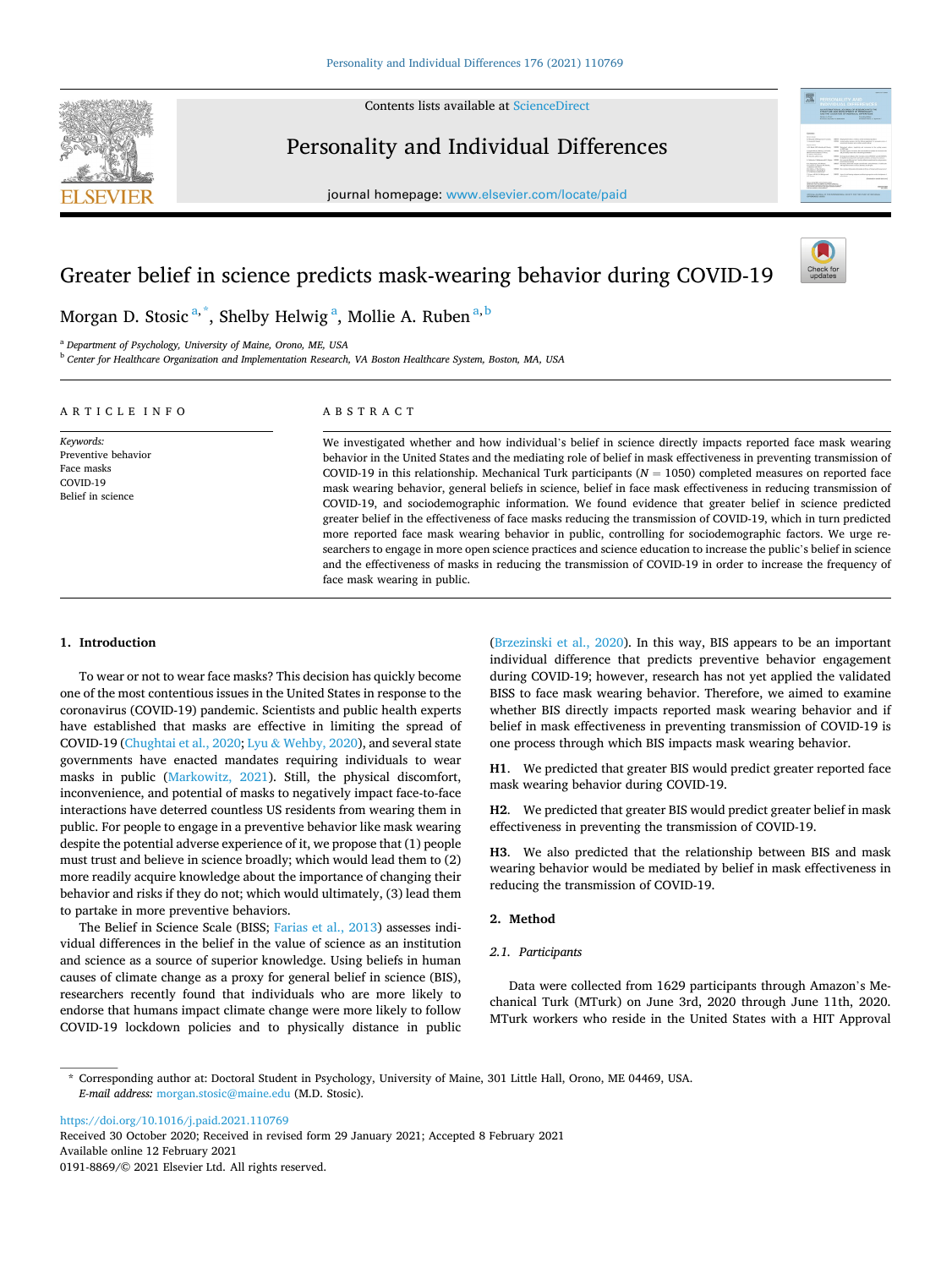<span id="page-2-0"></span>Rate of 98% were compensated (US \$0.50) for their participation in a larger study designed to investigate differences in first impressions of individuals wearing masks (blinded for review). From this initial sample, we only included individuals who were located in the United States at present, and who passed all attention check questions (*N* = 1050) (see supplementary Table 1 for demographic information). A power analysis via Sobel Test (Zhang & [Yuan, 2015](#page-3-0)) revealed the statistical power for detecting a small to medium effects of 0.2 with a *p <* .05 with this sample size is 0.99. Thus, this study was more than sufficiently powered (i.e., *>*0.80).

#### *2.2. Measures*

#### *2.2.1. Belief in science scale*

Participants completed the validated and reliable 10-item Belief in Science Scale (BISS; [Dagnall et al., 2019; Farias et al., 2013\)](#page-3-0) to assess the degree to which participants valued science as a source of superior knowledge. Participants were instructed to rate their agreement with items from 1 (*strongly disagree*) to 6 (*strongly agree*). An example includes: "Science is the most efficient means of attaining truth".

#### *2.2.2. Mask beliefs and behaviors*

Participants indicated on a 7-point scale, ranging from strongly disagree to strongly agree, the degree to which they endorsed the following statement: "Face masks provide protection from the possibility of transmitting COVID-19". Participants also indicated how frequently they wear a mask when they go out in public. The response choices provided were "Never", "Occasionally", "About half of the time", "Mostly" and "Always". This latter question served as our primary dependent variable.

#### *2.2.3. Sociodemographic variables*

In addition to gender, race, ethnicity, and age, participants completed questions about where they currently reside (i.e., an "urban", "suburban" or "rural" region) and their political ideology on a 7-point scale ranging 1 (*extremely conservative*) to 7 (*extremely liberal*).

#### **3. Results**

We tested whether a mediating relationship was supported by conducting three separate regressions controlling for age, gender, race, ethnicity, region (urban versus not urban) and political ideology (Table 1).<sup>1</sup> Given our outcome variable was ordinal with 5 categories, we followed [Liu et al.](#page-3-0)'s (2015) analytical recommendations for calculating direct and indirect effects. Our data met all the necessary assumptions for this analysis. An ordinal logistic regression provided support for H1; individuals who reported greater BIS were more likely to report more frequent mask wearing in public. The odds of mask wearing increased by an average of 25% for each unit increase in BIS such that individuals who scored a 6 on the BIS scale were 125% more likely to report more mask wearing than were individuals who scored a 1 [OR: 1.25; 95% CI, 1.13 to 1.39; Wald (1) = 17.58, *p <* .001]. H2, examining whether greater beliefs in science predicted greater beliefs in face mask effectiveness, was tested with a general linear regression. BIS was a significant positive predictor of the belief in face mask effectiveness such that for every one unit increase in BIS, belief in face mask effectiveness increased by 0.24  $[b = 0.24, t(1029) = 5.97, p < .001]$ . Finally, we performed an ordinal logistic regression to test  $H3$ , that the relationship between BIS and mask wearing behavior would be explained by belief in masks as effective in preventing the transmission of COVID-19. Our mediating variable of belief in face mask effectiveness was associated with an increased odds of reporting greater face mask wearing behavior

**Table 1** 

Ordinal logistic regression predicting reported face mask wearing in public.

|                                 | Estimate | <b>SE</b> | OR (95% CI)     | Wald   | p                      |
|---------------------------------|----------|-----------|-----------------|--------|------------------------|
| Total effects model             |          |           |                 |        |                        |
| Belief in science               | 0.23     | 0.05      | 1.25            | 17.58  | ${<}.001***^{\dagger}$ |
| (BIS)                           |          |           | $(1.13 - 1.39)$ |        |                        |
| Age                             | 0.02     | 0.01      | 1.02            | 21.63  | $-.001***$             |
|                                 |          |           | $(1.01 - 1.03)$ |        |                        |
| Political ideology              | 0.22     | 0.04      | 1.25            | 20.73  | $< .001***$            |
|                                 |          |           | $(1.15 - 1.34)$ |        |                        |
| Gender <sup>a</sup>             | $-0.41$  | 0.13      | 0.66            | 10.85  | $.001**$               |
|                                 |          |           | $(0.52 - 0.85)$ |        |                        |
| Race: Black <sup>b</sup>        | 0.78     | 0.25      | 2.18            | 9.85   | .002                   |
|                                 |          |           | $(1.34 - 3.56)$ |        |                        |
| Race: Asian <sup>b</sup>        | 0.36     | 0.22      | 1.43            | 2.80   | $.094^{\dagger}$       |
|                                 |          |           | $(094 - 2.20)$  |        |                        |
| Race: Other <sup>b</sup>        | 0.07     | 0.28      | 1.07            | 0.06   | .811                   |
|                                 |          |           | $(0.62 - 1.86)$ |        |                        |
| Ethnicity <sup>c</sup>          | $-0.55$  | 0.22      | 0.58            | 6.17   | $.013*$                |
|                                 |          |           | $(0.40 - 0.89)$ |        |                        |
| Region <sup>d</sup>             | 0.48     | 0.14      | 1.67            | 12.69  | $< .001***$            |
|                                 |          |           | $(1.24 - 2.11)$ |        |                        |
| Direct effects model            |          |           |                 |        |                        |
| Belief in mask                  | 0.60     | 0.05      | 1.82            | 179.09 | $< .001***$            |
| effectiveness                   |          |           | $(1.68 - 2.00)$ |        |                        |
| Belief in science               | 0.12     | 0.06      | 1.13            | 4.54   | $.033*$                |
| (BIS)                           |          |           | $(1.02 - 1.26)$ |        |                        |
| Age                             | 0.02     | 0.01      | 1.02            | 17.56  | $< .001***$            |
|                                 |          |           | $(1.01 - 1.03)$ |        |                        |
| Political ideology <sup>a</sup> | 0.15     | 0.04      | 1.16            | 13.38  | $< 0.01***$            |
|                                 |          |           | $(1.07-1.25)$   |        |                        |
| Gender <sup>b</sup>             | $-0.43$  | 0.13      | 0.65            | 11.47  | $.001**$               |
|                                 |          |           | $(0.51 - 0.83)$ |        |                        |
| Race: Black <sup>e</sup>        | 0.71     | 0.26      | 2.03            | 7.49   | $.006**$               |
|                                 |          |           | $(1.22 - 3.35)$ |        |                        |
| Race: Asian <sup>c</sup>        | 0.16     | 0.22      | 1.17            | 0.53   | .468                   |
|                                 |          |           | $(0.76 - 1.82)$ |        |                        |
| Race: Other <sup>c</sup>        | 0.20     | 0.29      | 1.22            | 0.45   | .501                   |
|                                 |          |           | $(0.67 - 2.16)$ |        |                        |
| Ethnicity <sup>d</sup>          | $-0.67$  | 0.23      | 0.51            | 7.04   | $.008**$               |
|                                 |          |           | $(0.33 - 0.80)$ |        |                        |
| Region <sup>e</sup>             | 0.59     | 0.14      | 1.80            | 16.24  | $< .001***$            |
|                                 |          |           | $(1.41 - 2.38)$ |        |                        |

*Note*. The Total Effects Model depicts the predictive power of sociodemographic and psychosocial predictors. The Direct Effects Model depicts the predictive power of sociodemographic and psychosocial predictors with mediators (belief in mask effectivenss) included. Regression coefficients are unstandardized.

<sup>a</sup> Higher scores reflect more liberal political ideology while lower scores reflect more conservative political ideology.<br>
<sup>b</sup> Gender was coded male = 1, female = 2.<br>
<sup>c</sup> Race was coded as white = 1, race specified category = 2.<br>
<sup>d</sup> Ethnicity was coded as not Hispanic or LatinX = 1, Hispanic or

- 
- 
- 
- 
- 
- 
- $\sum_{n=1}^{n} p < .05.$ <br> $p < .01.$ <br> $p < .001.$

such that each unit increase in the belief that face masks are effective was associated with an 82% increase in the reported frequency of face mask wearing in public on average [OR: 1.82; 95% CI, 1.68 to 2.00; Wald  $(1) = 179.09$ ,  $p < .001$ ]. Additionally, the effect of BIS on mask wearing behavior decreased when controlling for belief in face mask effectiveness, such that the odds of mask wearing only increased by an average of 13% for each unit increase in BIS (OR: 1.13; 95% CI, 1.02 to 1.26; Wald  $(1) = 4.54$ ,  $p = .033$ ). This decrease in odds was quantified by an indirect effect of BIS on reported face mask wearing behavior through belief in face mask effectiveness,  $b = 0.09$  (95% CI, 0.06 to 0.12). Therefore, we find evidence that belief in face mask effectiveness is one process through which belief in science influences face mask wearing behavior [\(Fig. 1](#page-3-0)).

In addition, several of the covariates were significant predictors of

 $1$  See supplementary Table 2 for intercorrelations of the predictor variables, BIS, belief in face mask effectiveness, and sociodemographic variables.